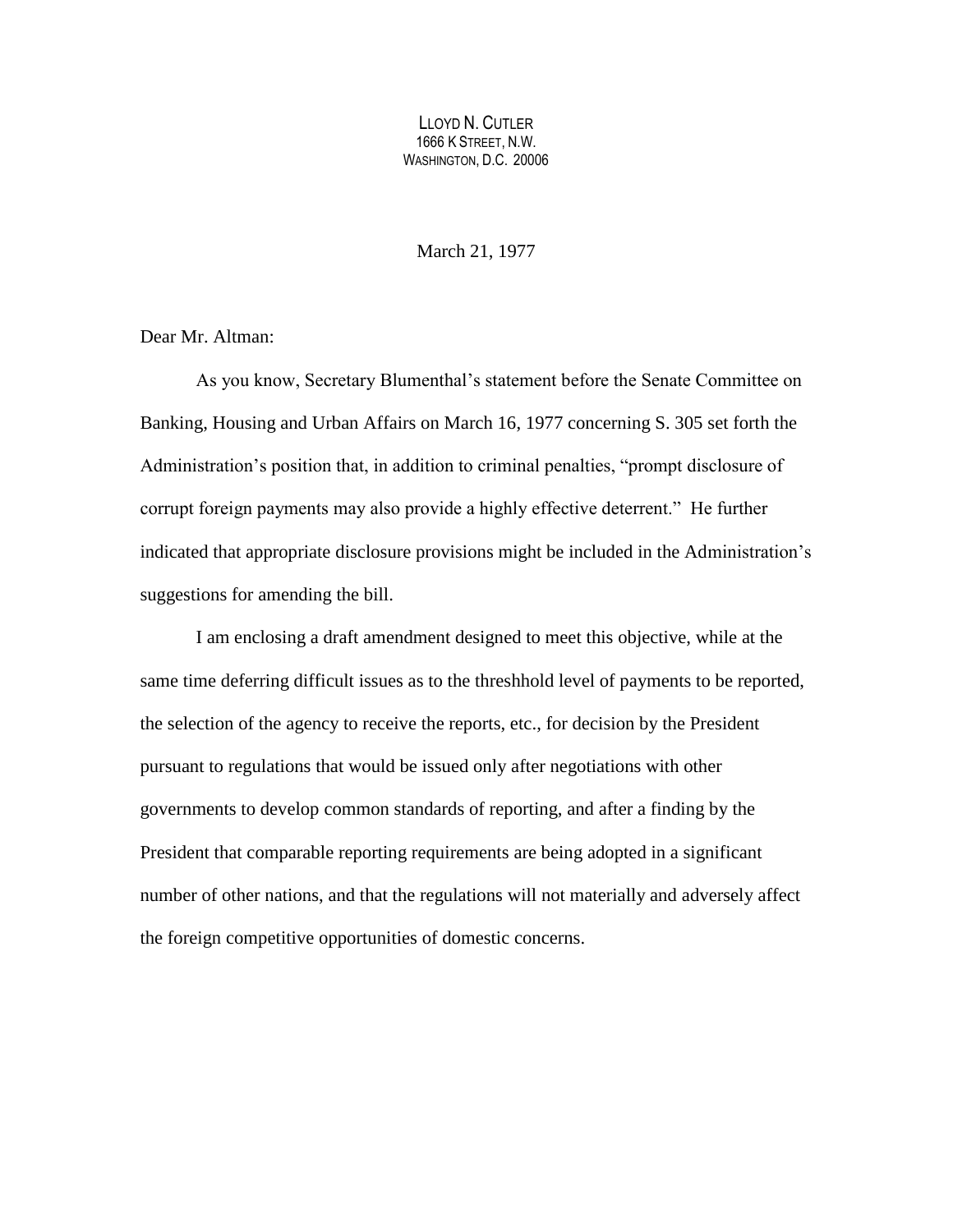The reasons for this proposal are set forth in the attached article in Foreign Policy, published last fall.

I would appreciate an opportunity to discuss this with you at your convenience.

Sincerely,

Lloyd N. Cutler

Roger Altman, Esq. Assistant Secretary for Capital Markets and Debt Management Room 3321 Department of the Treasury Washington, D.C.

Enclosures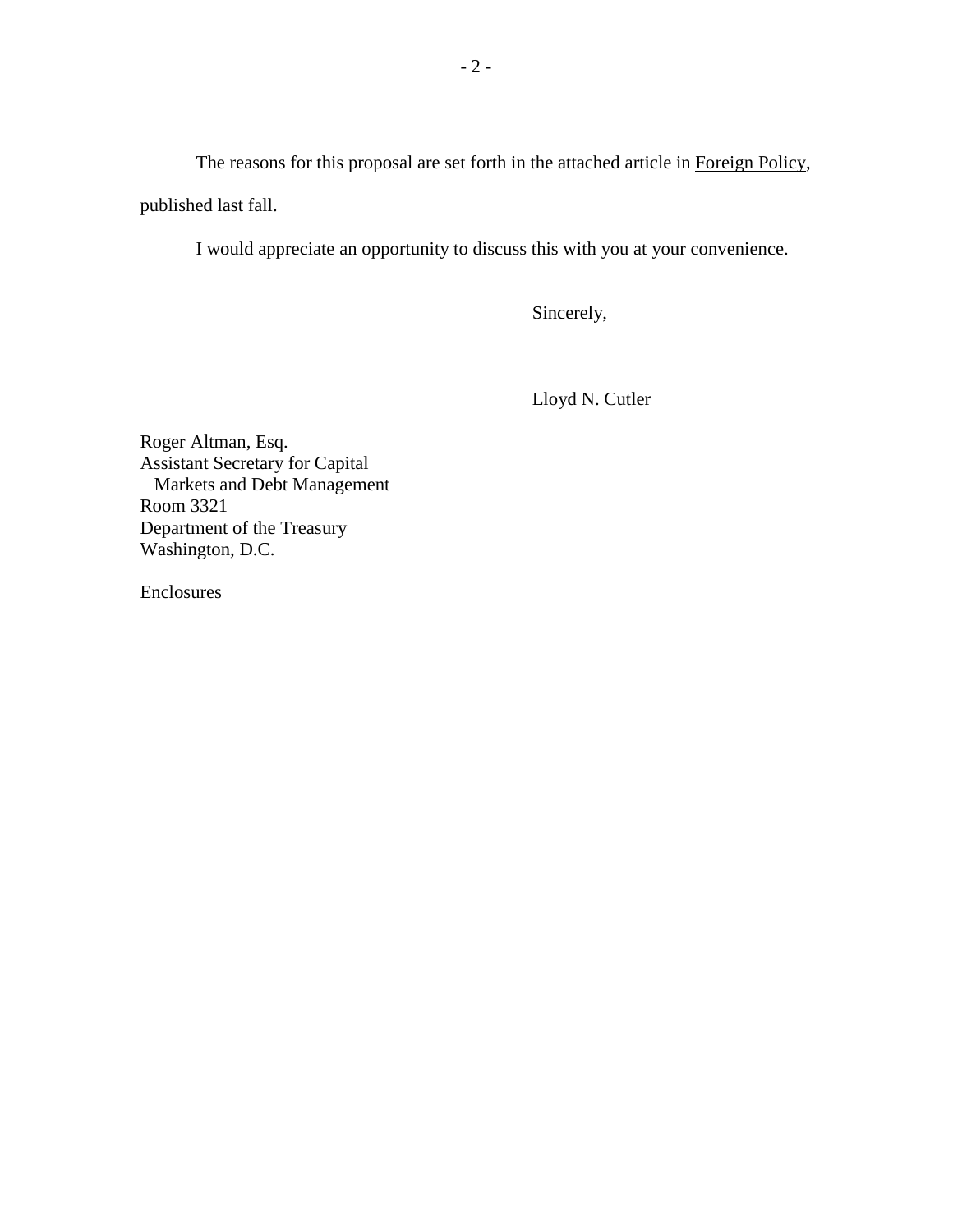Amendment to S. 305 P. 8 line 12 Insert new section:

## DISCLOSURE OF PAYMENTS TO OFFICIALS AND AGENTS

Section 105(a). The President may, by such regulations as he may prescribe, require adequate and timely reporting by domestic concerns (as defined in Section 104 hereof) of political contributions, gifts and fees paid, or offered or agreed to be paid, by or on behalf of such concerns to (1) any individual who is an official of a foreign government or instrumentality thereof or (2) any other agent or intermediary, to assist such concern in obtaining or retaining business with such foreign government or instrumentality or influencing its laws or regulations for the benefit of such concern. Such regulations shall specify the amounts and kinds of payments, offers, and agreements to be reported, and the form and timing of reports and the agency to which such reports shall be made, and may require reports on the names of sales agents and other persons receiving such amounts and kinds of payments. [Sources: Public Law 94-329 (June 30, 1976) Section 604(b), adding Section 39 to the Foreign Military Sales Act; Sec. 104 of S. 305]

(b) Before prescribing such regulations, the President shall conduct negotiations with other governments whose business concerns compete with domestic